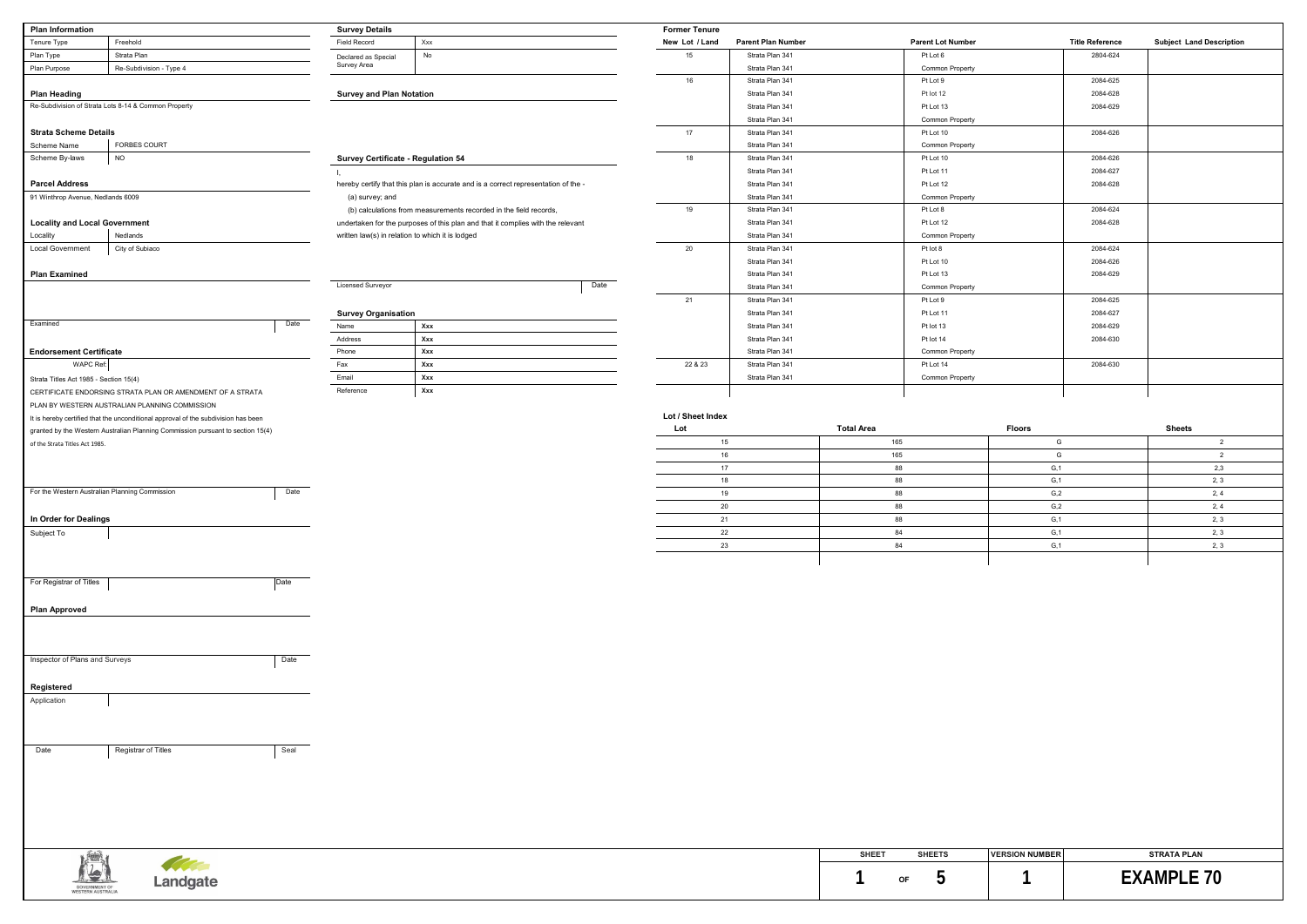



Landgate

#### STRATA PLAN 1 **EXAMPLE 70**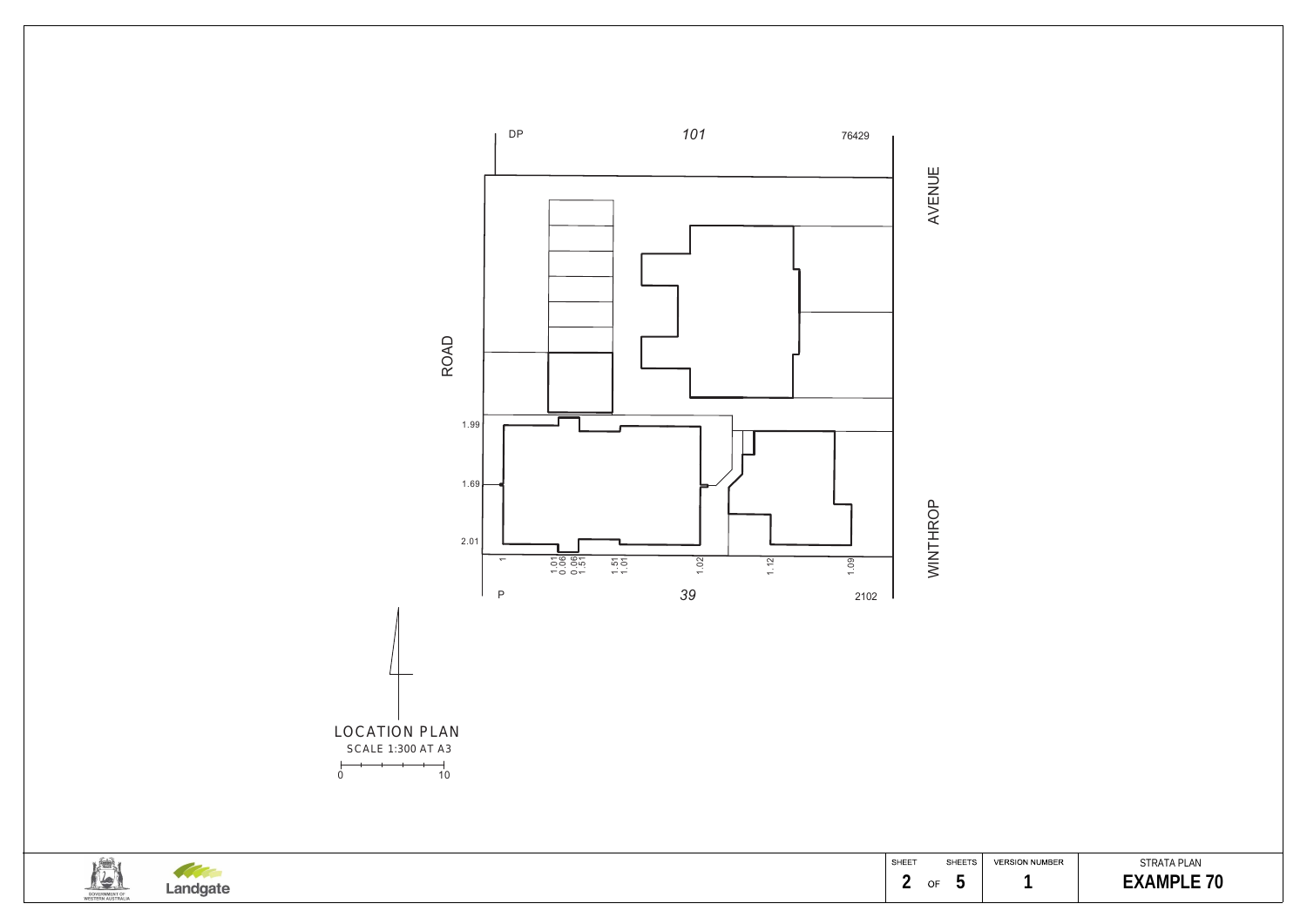| - - -<br><b>MC</b><br>$\neg x$     |                       | SHEET |    | <b>SHEETS</b>                   |  |
|------------------------------------|-----------------------|-------|----|---------------------------------|--|
| سما                                | 19 I C<br><b>LUIN</b> |       | OF | $\overline{\phantom{a}}$<br>. . |  |
| GOVERNMENT OF<br>WESTERN AUSTRALIA |                       |       |    |                                 |  |

### STRATA PLAN *EXAMPLE 70*



Under section 3(2)(b) of the Strata Titles Act 1985 the boundary of the part Lots 21, 22 & 23 which are a building shown on the strata plan are the external surfaces of walls of that building and are limited in height between 5 metres below and 10 metres above the upper surface level of the lowest ground floor of the main building, appurtenant to their corresponding lot number, including where covered.

The stratum of the part Lots 21, 22 & 23 external to the building walls extends from between 5 metres below and 10 metres above the upper surface level of the lowest ground floor of the main building, appurtenant to their corresponding lot number, including where covered.

Where Lots 22 and 23 have a common or party wall or have buildings on them which are joined, the centre plane of that wall, or the plane at which they are joined, is the boundary.

All distances are from the external surface of the wall, unless otherwise stated.

All angles are 90° except where noted or connecting to a building.



Y denotes Yard, CB denotes Car Bay & P denotes Porch.

Under section 3(2)(b) of the Strata Titles Act 1985 the boundaries of the parts Lots 15 - 20 which are buildings shown on the strata plan are the inner surfaces of the walls, the upper surface of the floor and the under surface of the ceiling.

The stratum of the part Lots 15 - 20 outside the buildings designated CB is limited from the upper surface of their paving and extends 4 metres above.

The stratum of the part Lots 15 and 16 outside the buildings designated P is limited from the upper surface of their floor to the under surface of the slab above.

The stratum of the part Lots 15 and 16 outside the buildings designated Y is limited to between 2 metres below and 4 metres above the upper surface level of the lowest ground floor of the main building, appurtenant to their corresponding lot number, excluding where covered.

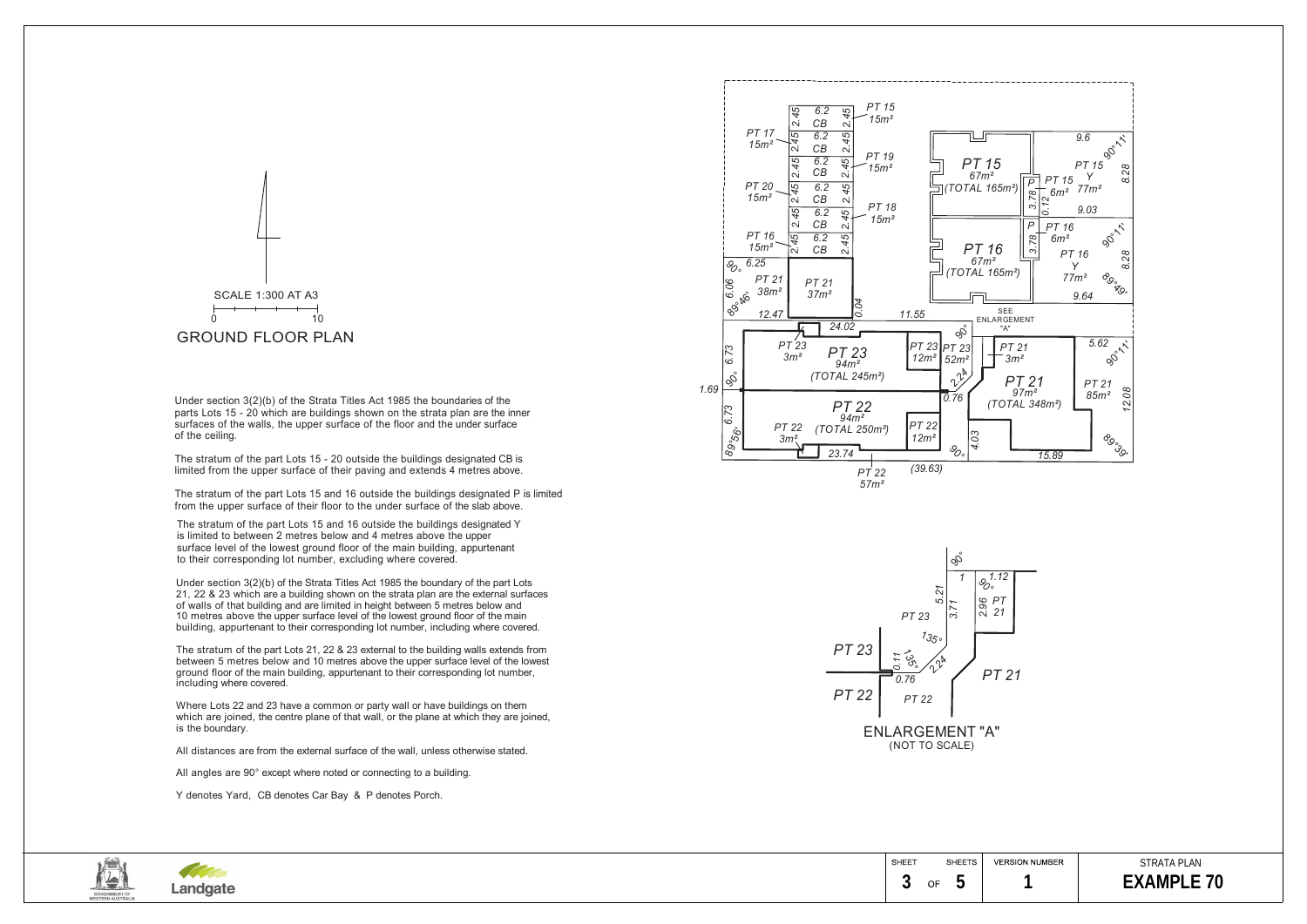

Under section 3(2)(b) of the Strata Titles Act 1985 the boundaries of the parts Lots 17 and 18 which are buildings shown on the strata plan are the inner surfaces of the walls, the upper surface of the floor and the under surface of the ceiling.

The boundaries of the part Lots 17 and 18 outside the building designated Balcony are, where not abutting a building or common wall, the edge of the concrete slab.

The stratum of the part Lots 17 and 18 outside the buildings designated Balcony is limited from the upper surface level of their floor to the under surface of the slab above.

### STRATA PLAN  **4 5 1 EXAMPLE 70**



Under section 3(2)(b) of the Strata Titles Act 1985 the boundary of the part Lots 21, 22 & 23 which are a building shown on the strata plan are the external surfaces of walls of that building and are limited in height between 5 metres below and 10 metres above the upper surface level of the lowest ground floor of the main building, appurtenant to their corresponding lot number, including where covered.

Where Lots 22 and 23 have a common or party wall or have buildings on them which are joined, the centre plane of that wall, or the plane at which they are joined, is the boundary.